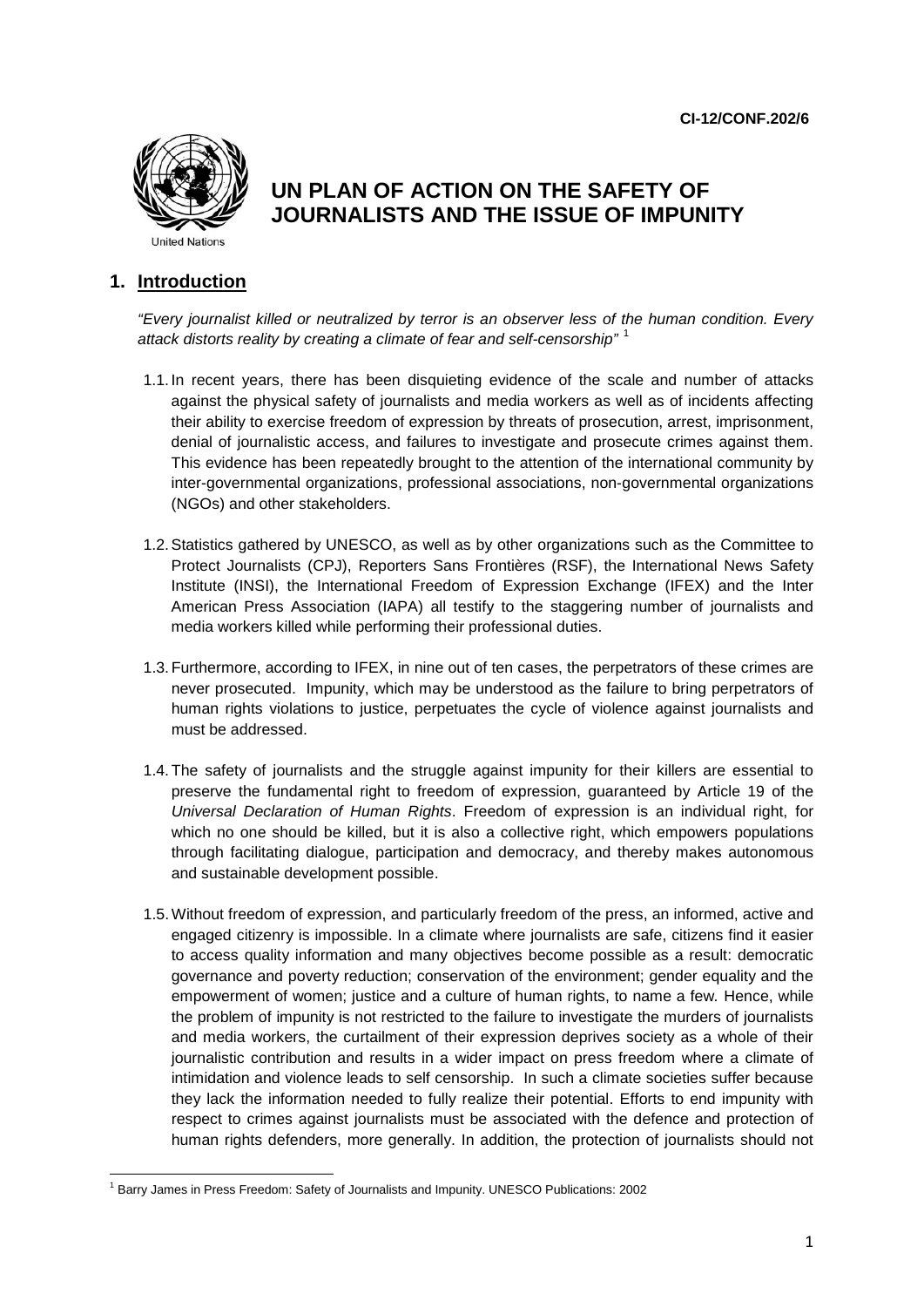be limited to those formally recognised as journalists, but should cover others, including community media workers and citizen journalists and others who may be using new media as a means of reaching their audiences.

- 1.6.Promoting the safety of journalists and fighting impunity must not be constrained to after-thefact action. Instead, it requires prevention mechanisms and actions to address some of the root causes of violence against journalists and of impunity. This implies the need to deal with issues such as corruption, organized crime and an effective framework for the rule of law in order to respond to negative elements. In addition, the existence of laws that curtail freedom of expression (e.g. overly restrictive defamation laws), must be addressed. The media industry also must deal with low wages and improving journalistic skills. To whatever extent possible, the public must be made aware of these challenges in the public and private spheres and the consequences from a failure to act. The protection of journalists should adapt to the local realities affecting journalists. Journalists reporting on corruption and organized crime, for example, are increasingly targeted by organized crime groups and parallel powers. Approaches that are tailored to local needs should be encouraged.
- 1.7. In light of the above, a number of measures have been adopted by the United Nations (UN) to strengthen legal frameworks and enforcement mechanisms designed to ensure the safety of journalists in both conflict and non-conflict areas. The UN's strengths and opportunities lie in the areas of building free, independent and pluralistic media as well as the legal frameworks and democratic institutions to support it.
- 1.8.At the international level, the UN Security Council adopted *Resolution S/RES/1738* in 2006, which established a coherent, action-oriented approach to the safety of journalists in armed conflicts. Since then, the UN Secretary-General has presented an annual report to the General Assembly on the implementation of this Resolution.
- 1.9. Additionally, the Office of the High Commissioner for Human Rights (OHCHR) plays an important role in raising awareness regarding the issue, including through its reports to the Human Rights Council (HRC). It works in close cooperation with the United Nations Special Rapporteur on the Promotion and Protection of the Right to Freedom of Expression and Opinion and is mandated to: gather information relating to violations of freedom of expression; seek, receive and respond to relevant information from governments, NGOs and other parties; and make recommendations on how best to promote freedom of expression. A number of other Special Rapporteurs, including the Special Rapporteur on Extra-judicial, Summary or Arbitrary Execution; the Special Rapporteur on Violence Against Women; the Special Rapporteur on Torture and the Working Groups on Forced Disappearances and Arbitrary Detentions are also all relevant in this regard.
- 1.10.As the United Nations specialized agency with a mandate to 'promote the free flow of ideas by word and image<sup>,[2](#page-1-0)</sup>, the United Nations Educational, Scientific and Cultural Organization (UNESCO) has been an important player in the defence of freedom of expression through the promotion of the safety of journalists and the fight against impunity. Often in collaboration with other organizations, UNESCO has taken a number of decisive actions in this field. For example, it has been working together with Reporters Sans Frontières (RSF) to publish a regularly updated practical guide for journalists working in conflict zones, now available in ten languages. In 2008, UNESCO co-authored a Charter for the Safety of Journalists Working in War Zones or Dangerous Areas, which includes a commitment by the media, public authorities and journalists to systematically seek ways to reduce the risks

<span id="page-1-0"></span><sup>&</sup>lt;sup>2</sup> UNESCO Constitution 1945, Article 1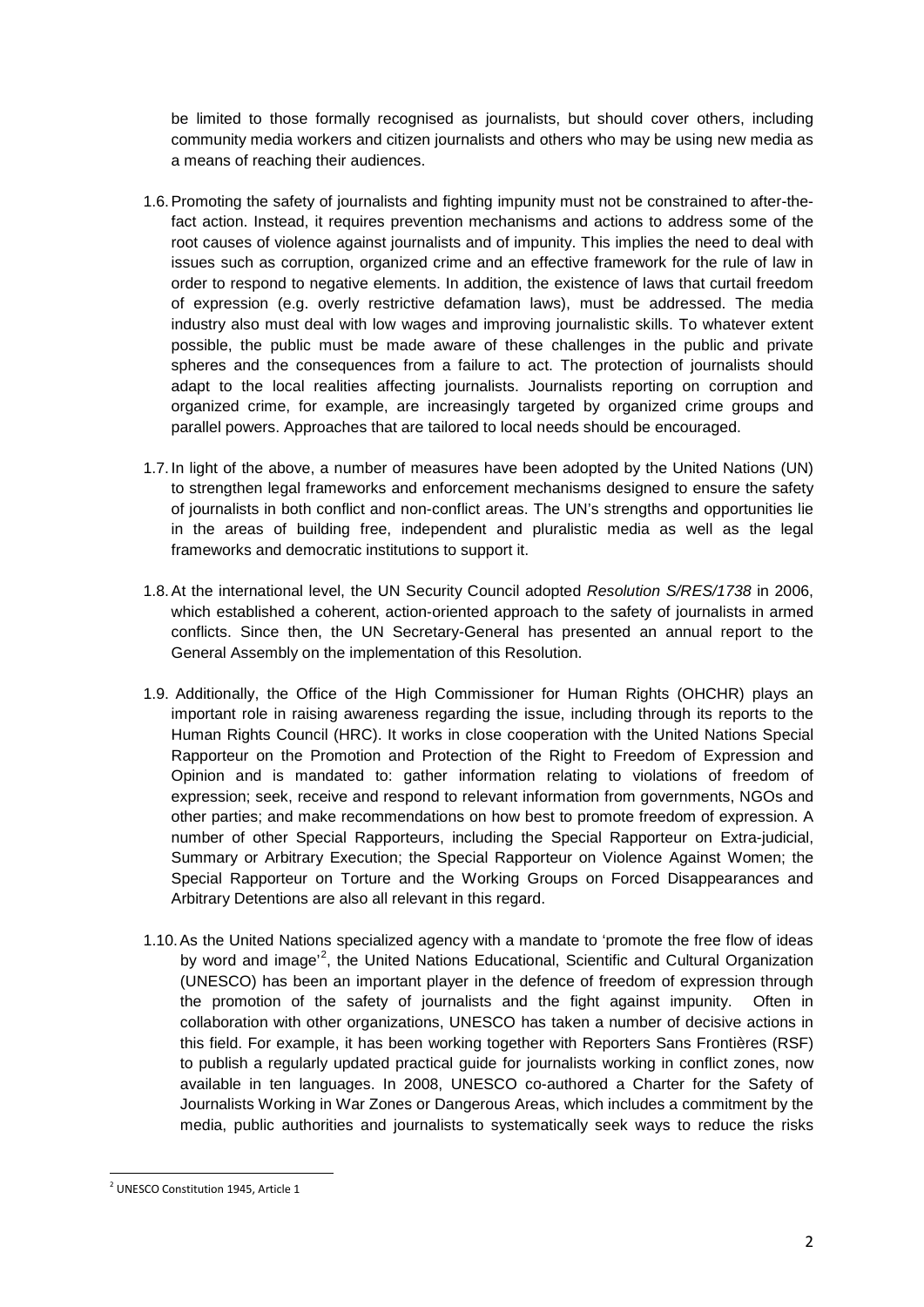involved. It has also supported a number of organizations to provide safety and risk awareness training for journalists and media workers

- 1.11. In addition to these practical steps, UNESCO has undertaken a number of activities designed to raise awareness about journalists' safety and the issue of impunity. Among UNESCO's flagship activities in this area are *World Press Freedom Day*, celebrated every year on May 3rd, and the *Guillermo Cano/UNESCO World Press Freedom Prize*, intended to honour the work of an individual or an organization defending or promoting freedom of expression anywhere in the world, especially in dangerous conditions. The importance of this issue was further highlighted by the *Medellin Declaration[3](#page-2-0)* of 2007, which specifically focuses on securing the safety of journalists and combating impunity in both conflict and non-conflict situations, and the *Belgrade Declaration* of 2004, which focused on supporting media in violent conflict-zones and countries in transition. In line with Resolution 29, of the 29<sup>th</sup> session of UNESCO's General Conference, the Director General has, since 1997, publicly condemned the killing of individual journalists and media workers, as well as massive and repetitive violations of press freedom and urged the competent authorities to discharge their duty of preventing, investigating and punishing such crimes. Finally, the *International Programme for the Development of Communication* (IPDC) plays a crucial role in promoting the safety of journalists and combating impunity. As well as developing projects to address this issue in the field, IPDC has, since 2008, encouraged Member States to submit information, on a voluntary basis, on the status of the judicial inquiries conducted on each of the killings condemned by UNESCO, for inclusion in a public report submitted every two years to the IPDC Council by the Director-General.
- 1.12.International legal instruments represent one of the key tools that the international community, including the United Nations (UN), has at its disposal in the struggle for the safety of journalists and against impunity. These are internationally recognized and often legally binding. Relevant conventions, declarations and resolutions include the *Universal Declaration of Human Rights*; the *Geneva Conventions*; the *International Covenant on Civil and Political Rights*; *UN Commission on Human Rights Resolution 2005/81*; the *UN Security Council Resolution 1738 (2006).*
- 1.13.Regional systems in the human rights context are also essential, instituted within the framework of regional and sub-regional organisations such as the Organization of American States (OAS) and the Union of South American Nations (UNASUR); the African Union (AU); the Association of South East Asian Nations (ASEAN), the League of Arab States, the Council of Europe (CoE) and the Organisation for Security and Cooperation in Europe (OSCE). Whilst there are many international legal instruments addressing human rights in general, only a small number are specifically concerned with the situation of journalists and their safety.
- 1.14.Some of the regional systems are also reinforced by monitoring bodies which observe the level of state compliance with their commitments, and call attention to violations when necessary. These include the Office of the Special Rapporteur for Freedom of Expression within the Inter-American Commission of Human Rights (IACHR), the Special Rapporteur on the Freedom of Expression and Access to Information within the African Commission on Human and Peoples' Rights in Africa, and the Special Representative on Freedom of the Media in the OSCE.

<span id="page-2-0"></span><sup>&</sup>lt;sup>3</sup> Read Medellin Declaration at http://www.unesco.org/new/en/communication-and-information/flagship-project-activities/world-pressfreedom-day/previous-celebrations/worldpressfreedomday2009000/medellin-declaration/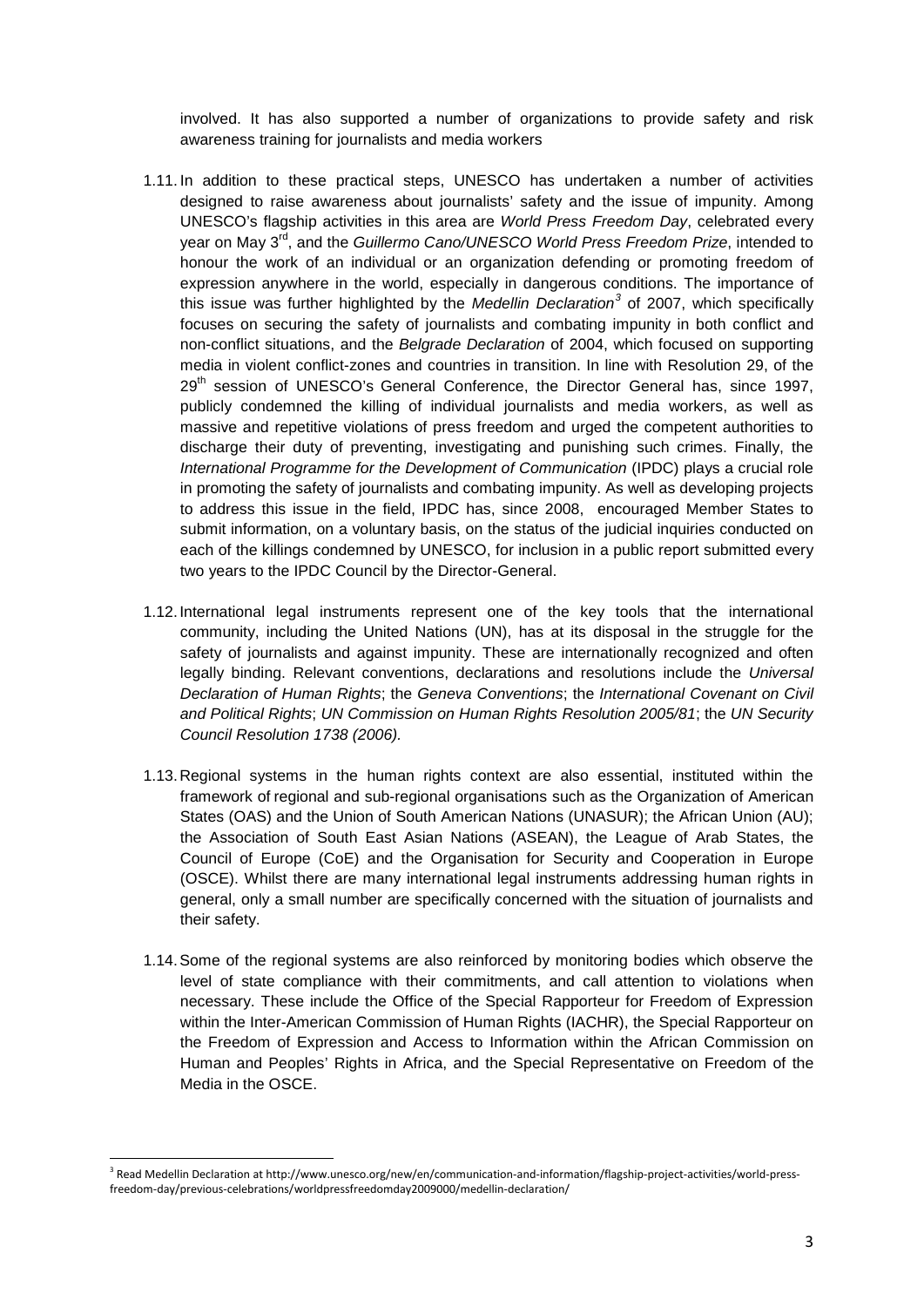- 1.15.At the national level, many agencies, funds and programmes of the UN system are also working toward an approach which promotes the safety of journalists and addresses the issue of impunity. This is relevant to the UN strategic discussions and joint programming within the Delivering As One framework.
- 1.16.While recognizing that investigating crimes against journalists remains the responsibility of Member States, the acts of violence and intimidation (including murder, abduction, hostagetaking, harassment, intimidation and illegal arrest and detention) are becoming ever more frequent in a variety of contexts. Notably, the threat posed by non-state actors such as terrorist organizations and criminal enterprises is growing. This merits a careful, contextsensitive consideration of the differing needs of journalists in conflict and non-conflict zones, as well as of the different legal instruments available to ensure their protection. It also necessitates an investigation into how the dangers faced by journalists in situations that do not qualify as armed conflicts in the strictest sense (such as sustained confrontation between organized crime groups) may be dealt with.
- 1.17.Female journalists also face increasing dangers, highlighting the need for a gender-sensitive approach. In carrying out their professional duties, they often risk sexual assault, whether in the form of a targeted sexual violation, often in reprisal for their work; mob-related sexual violence aimed against journalists covering public events; or the sexual abuse of journalists in detention or captivity. Furthermore, many of these crimes are not reported as a result of powerful cultural and professional stigmas. $^4$  $^4$
- 1.18.There is a pressing need for the various UN agencies, funds and programmes to develop a single, strategic and harmonized approach to the issue of the safety of journalists and the impunity of perpetrators of crimes against them. In light of this, in March 2010, the Intergovernmental Council of the IPDC<sup>[5](#page-3-1)</sup> called on the Director-General of UNESCO "to consult with Member States on the feasibility of convening an inter-agency meeting of all relevant UN agencies, funds and programmes in order to design a joint UN strategy on the Safety of Journalists and the Issue to Impunity." On the basis of the responses received following this consultation, the UNESCO Director-General decided to organize a *UN Inter-Agency Meeting on the Safety of Journalists and the Issue of Impunity* in September 2011. The conclusions drawn from this meeting will be articulated in a Plan of Action, which will formulate a **comprehensive, coherent, and action-oriented UN-wide approach to the safety of journalists and the issue of impunity.**

 <sup>4</sup>  $^4$ Lauren Wolfe, 'The Silencing Crime: Sexual Violence Against Journalists'. Committee to Protect Journalists: 2011,

<span id="page-3-1"></span><span id="page-3-0"></span> $5$  27<sup>th</sup> IPDC Decision on the Safety of Journalist and the Issue of Impunity. Available at

http://www.unesco.org/new/fileadmin/MULTIMEDIA/HQ/CI/CI/pdf/ipdc2010\_safety\_decision\_final.pdf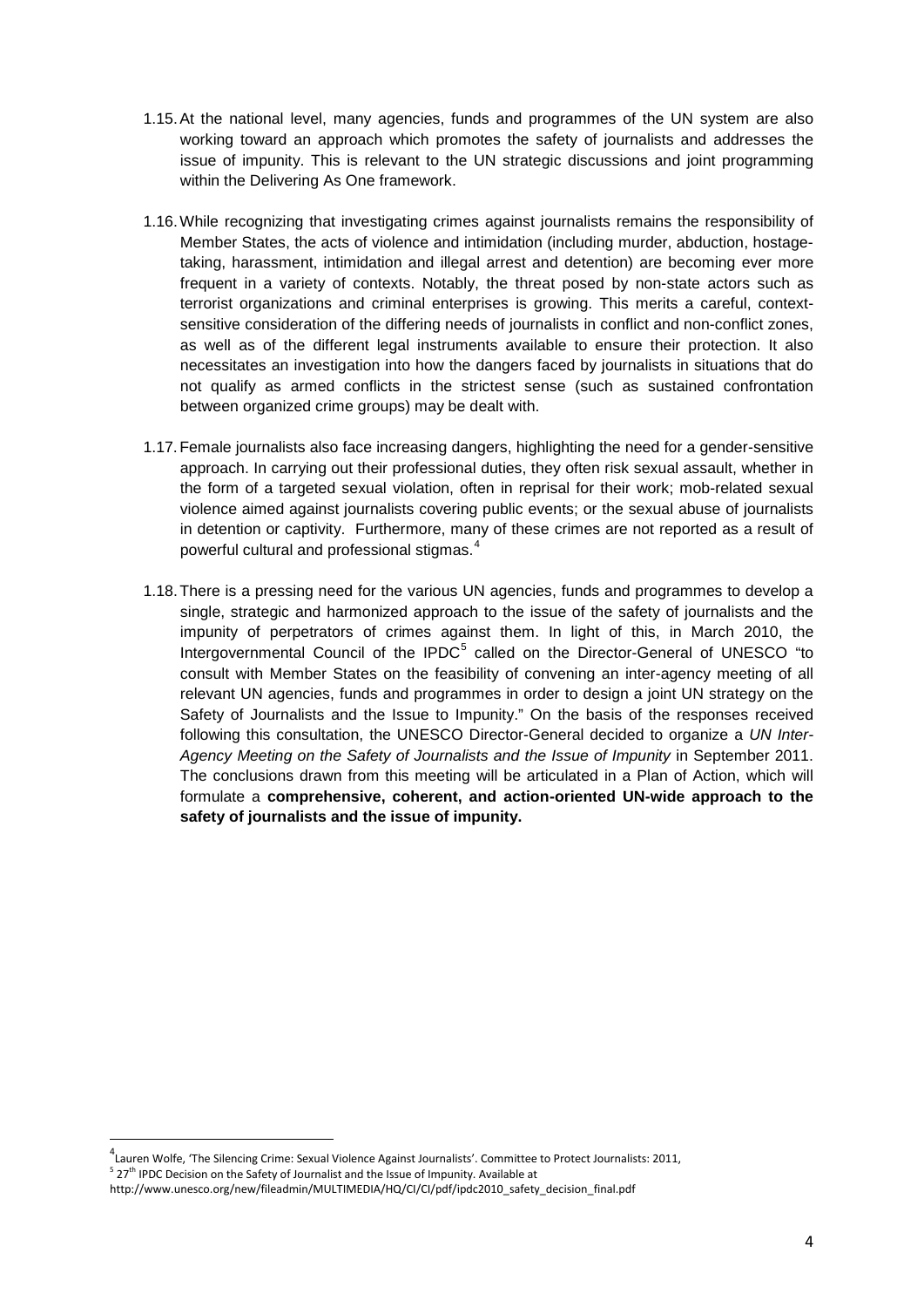## **2. Justification**

2.1. This Plan of Action is needed to uphold the fundamental right of freedom of expression and, in so doing, to ensure that citizens are well informed and actively participate in society at large. The United Nations agencies, funds and programmes are collectively well-placed to address this issue. They possess long-established platforms through which to voice concerns and propose solutions and a vital network of partner organizations and UN offices in the field. In addition, as intergovernmental organizations they can encourage Member State cooperation and sharing of best practices, as well as exercise "quiet diplomacy" with Member States when necessary*.*

## **3. Principles**

The proposed Action plan is based on the following principles:

- 3.1. Joint action in the spirit of enhancing system-wide efficiency and coherenc*e;*
- 3.2. Building on the strengths of different agencies to foster synergies and to avoid duplication;
- 3.3. A results-based approach, prioritizing actions and interventions for maximum impact;
- 3.4. A human rights-based approach;
- 3.5. A gender-sensitive approach;
- 3.6. A disability-sensitive approach;
- 3.7. Incorporation of the safety of journalists and the struggle against impunity into the United Nation's broader developmental objectives;
- 3.8. Implementation of the principles of the February 2005 *Paris Declaration on Aid Effectiveness*  (ownership, alignment, harmonisation, results and mutual accountability);
- 3.9. Strategic partnerships beyond the UN system, harnessing the initiatives of various international, regional and local organizations dedicated to the safety of journalists and media workers;
- 3.10. A context-sensitive, multi-disciplinary approach to the root causes of threats to journalists and impunity;
- 3.11. Robust mechanisms (indicators) for monitoring and evaluating the impact of interventions and strategies reflecting the UN's core values.

## **4. Objective**

4.1. Working toward the creation of a free and safe environment for journalists and media workers in both conflict and non-conflict situations, with a view to strengthening peace, democracy and development worldwide.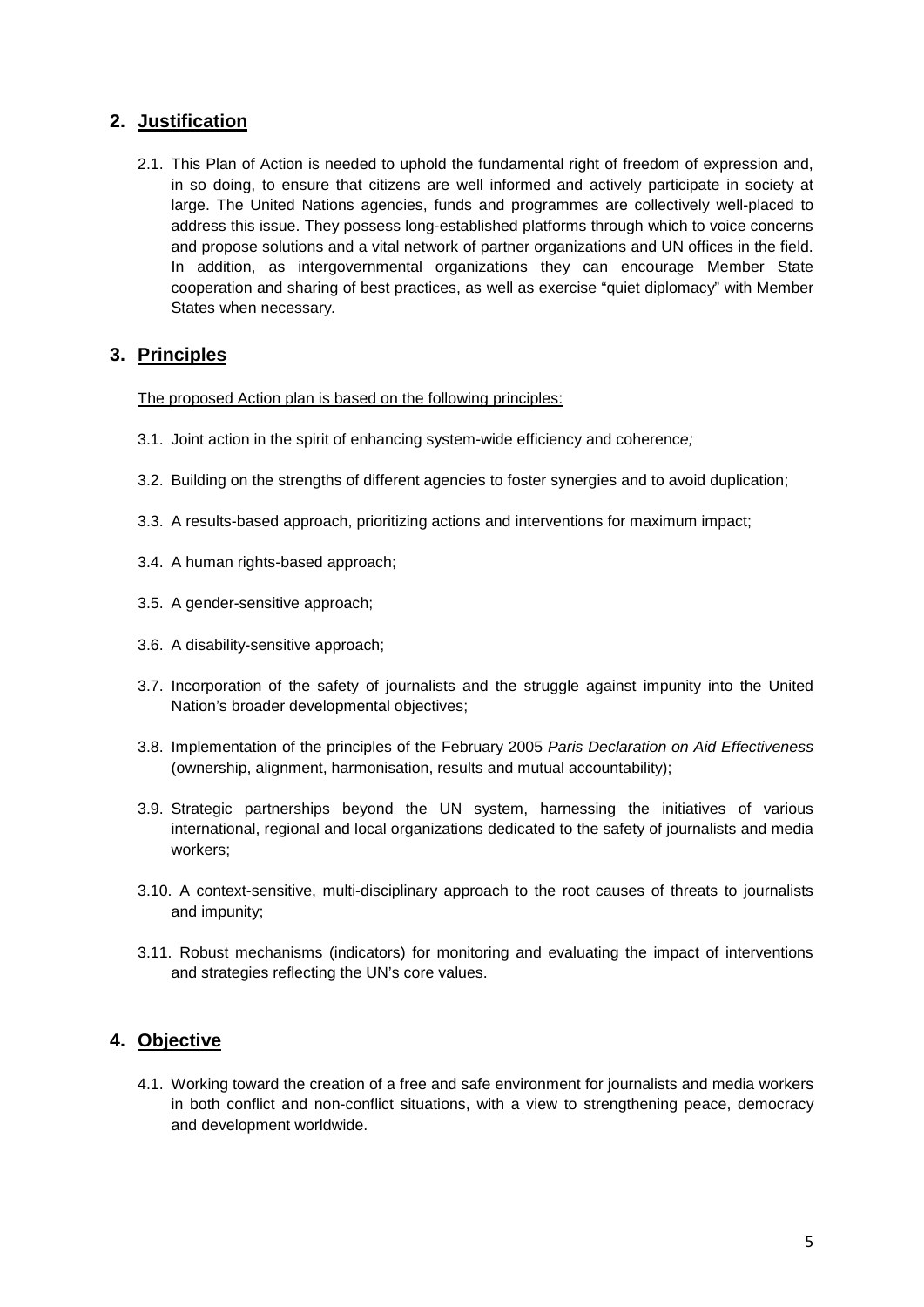# **5. Proposed Actions**

### *Strengthening UN Mechanisms*

- 5.1. Identify the role of UN agencies, funds and programmes in combating impunity surrounding attacks against journalists and its wider causes with a view toward establishing focal points in order to strengthen the specific contribution of each relevant UN actor by creating effective forms of intervention to achieve the goals set out in the Plan of Action beginning with regular inter-agency meetings, for example;
- 5.2. In order to enhance UN system-wide coherence, establish a coordinated inter-agency mechanism for follow-up and evaluating matters of concern on the issue of the safety of journalists and impunity, including regular reviews of progress at the national and international level and continuing to address the issue by supporting a joint message on the occasion of World Press Freedom Day on the situation of media freedom around the world, for example;
- 5.3. Incorporate the issues of the safety of journalists and of the impunity of attacks against them into UN strategies at country level. This would mean, for example, encouraging the inclusion of an indicator on the safety of journalists based on the UNESCO Media Development Indicators in country analysis and taking the findings into consideration in programming;
- 5.4. More generally, promote the inclusion of freedom of expression and media development goals, in particular the safety of journalists and impunity, within the wider UN development agenda;
- 5.5.Work toward strengthening the office of the UN High Commissioner for Human Rights, as well as the mandate and resources of the UN Special Rapporteur on the Promotion and Protection of the Right to Freedom of Opinion and Expression, and of the Special Rapporteurs on Extra-judicial Summary or Arbitrary Executions, Violence Against Women and Torture.

## *Cooperating with Member States*

- 5.6.Assist Member States to develop legislation and mechanisms guaranteeing freedom of expression and information, including, for example, requirements that States effectively investigate and prosecute crimes against freedom of expression;
- 5.7.Assist Member States to fully implement existing international rules and principles, as well as to improve, where needed, national legislation on safeguarding journalists, media professionals and associated personnel in conflict and non-conflict situations;
- 5.8.Encourage Member States to take an active role in the prevention of attacks against journalists, and take prompt action in response to attacks by establishing national emergency mechanisms, which different stakeholders can adopt, for example;
- 5.9.Encourage Member States to comply fully with UNESCO General Conference *Resolution*  29<sup>[6](#page-5-0)</sup>, entitled 'Condemnation of Violence against Journalists,' which calls upon Member States to adopt the principle that there should be no statute of limitations on persons guilty of crimes against freedom of expression; to refine and promote legislation in this field and to ensure that defamation becomes a civil, not a criminal action;

<span id="page-5-0"></span><sup>&</sup>lt;sup>6</sup> Adopted by the UNESCO's General Conference on 12 November 1997.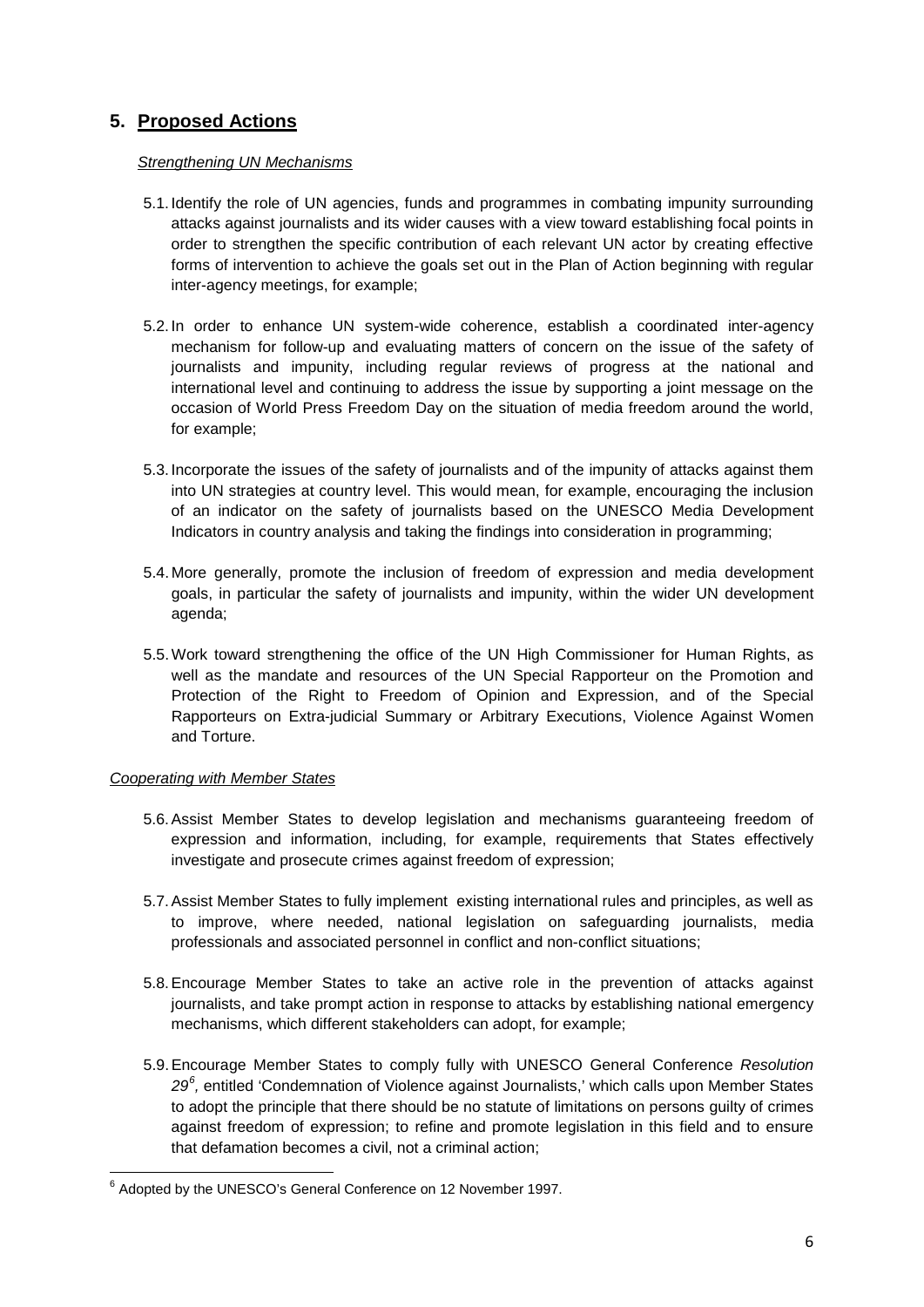- 5.10.Encourage Member States to comply with the IPDC's Decisions on *the Safety of Journalists and the Issue of Impunity*, and submit information on the actions taken to prevent impunity for killings of journalists, and on the status of the judicial inquiries conducted on each of the killings condemned by UNESCO;
- 5.11.Encourage Member States to explore ways of broadening the scope of Security Council Resolution 1738, to include the promotion of the safety of journalists and the fight against impunity in non-conflict situations as well.

#### *Partnering with Other Organizations and Institutions*

- 5.12.Reinforce collaboration between UN agencies and other intergovernmental organizations, at both international and regional levels, and encourage the incorporation of media development programmes, in particular on the safety of journalists, into their strategies;
- 5.13.Strengthen partnerships between the UN and civil society organizations and professional associations dedicated to monitoring the safety of journalists and media workers at national, regional and international levels. This could include sharing up-to-date information and best practices with partner organizations and field offices and conducting joint missions and investigations into particular cases;
- 5.14.Whereas corruption can affect all sectors of society, in line with the principles of the UN Convention against Corruption, work with journalist organisations to develop good practices on reporting on corruption and jointly participate at the International Anti-Corruption Day (9 December).

#### *Raising Awareness*

- 5.15.Sensitize Member States on the importance of freedom of expression and the dangers that impunity for crimes against media professionals represents for freedom and democracy;
- 5.16.Sensitize journalists, media owners and policy-makers on existing international instruments and conventions, as well as various existing practical guides on the safety of journalists;
- 5.17.Sensitize news organizations, media owners, editors and journalists on the dangers confronting their staff, particularly those faced by local journalists;
- 5.18.Sensitize all the above parties to the growing dangers posed by all actors and work against hostage-taking, sexual violence, kidnapping, wrongful arrest and other forms of punishment and other emerging threats to media professionals, including non-state actors;
- 5.19.Sensitize the general public on the importance of the safety of journalists and the fight against impunity, through promoting global awareness campaigns, such as UNESCO's World Press Freedom Day;
- 5.20.Encourage journalism education institutions in developing curricula, which include material relevant to the safety of journalists and impunity;
- 5.21.Disseminate best practices on the safety of journalists and counteracting impunity;